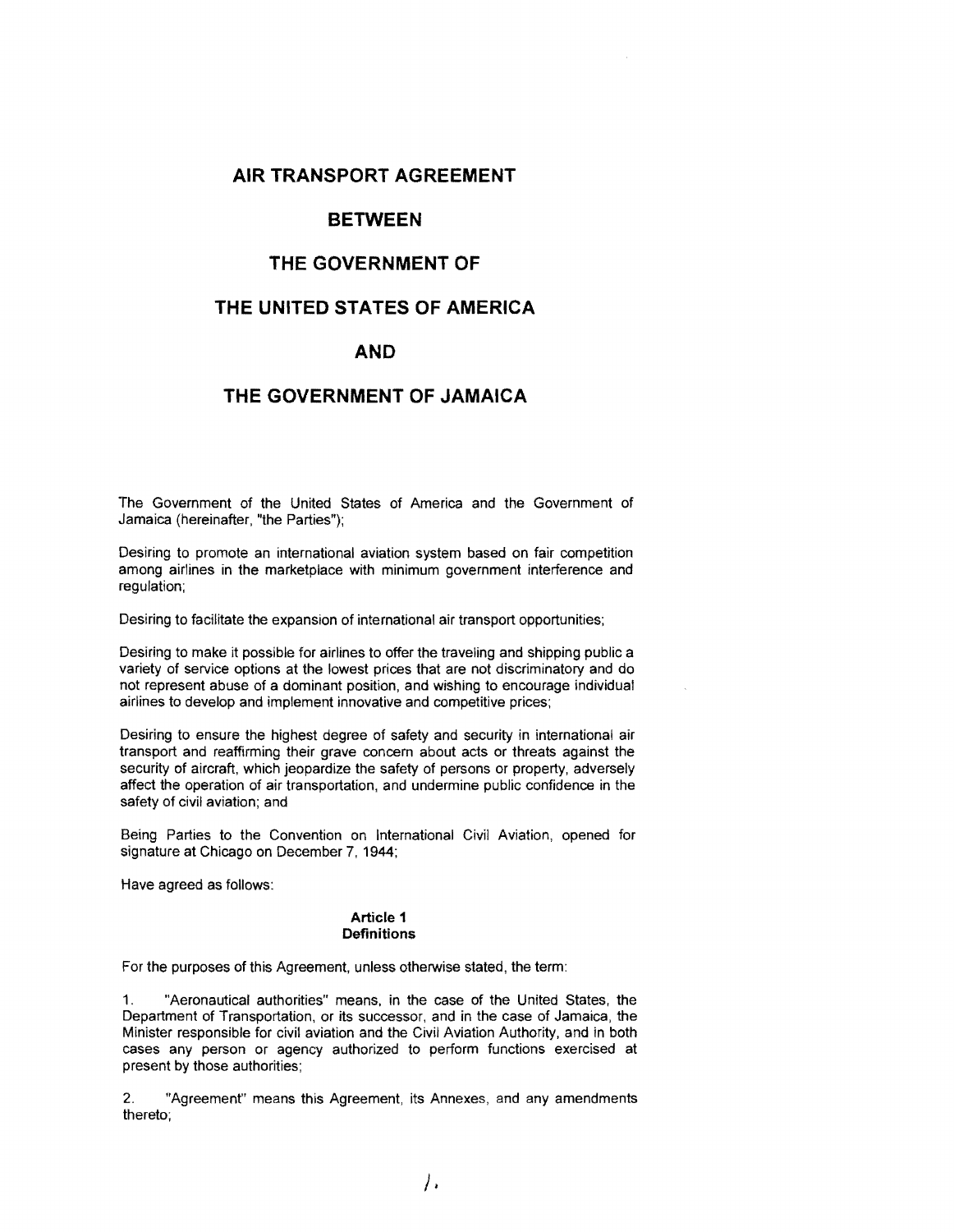3. "Air transportation" means the public carriage by aircraft of passengers, baggage, cargo, and mail, separately or in combination, for remuneration or hire;

4. "Convention" means the Convention on International Civil Aviation, opened for signature at Chicago on December 7, 1944, and includes:

- a. any amendment that has entered into force under Article 94(a) of the Convention and has been ratified by both Parties, and
- b. any Annex or any amendment thereto adopted under Article 90 of the Convention, insofar as such Annex or amendment is at any given time effective for both Parties;

5. "DeSignated airline" means an airline designated and authorized in accordance with Article 3 of this Agreement;

6. "Full cost" means the cost of providing service plus a reasonable charge for administrative overhead;

7. "International air transportation" means air transportation that passes through the airspace over the territory of more than one State;

8. "Price" means any fare, rate or charge for the carriage of passengers (and their baggage) and/or cargo (excluding mail) in air transportation charged by airlines, including their agents, and the conditions governing the availability of such fare, rate or charge;

9. "Stop for non-traffic purposes" means a landing for any purpose other than taking on or discharging passengers, baggage, cargo and/or mail in air transportation;

10. "Territory" means the land areas under the sovereignty, jurisdiction, protection, or trusteeship of a Party, and the territorial waters adjacent thereto; and

11 . "User charge" means a charge imposed on airlines for the provision of airport, air navigation, or aviation security facilities or services including related services and facilities.

#### **Article 2 Grant of Rights**

1. Each Party grants to the other Party the following rights for the conduct of international air transportation by the airlines of the other Party:

- a. the right to fly across its territory without landing;
- b. the right to make stops in its territory for non-traffic purposes; and
- c. the rights otherwise specified in this Agreement.

2. Nothing in this Article shall be deemed to confer on the airline or airlines of one Party the rights to take on board, in the territory of the other Party, passengers, their baggage, cargo, or mail carried for compensation and destined for another point in the territory of that other Party.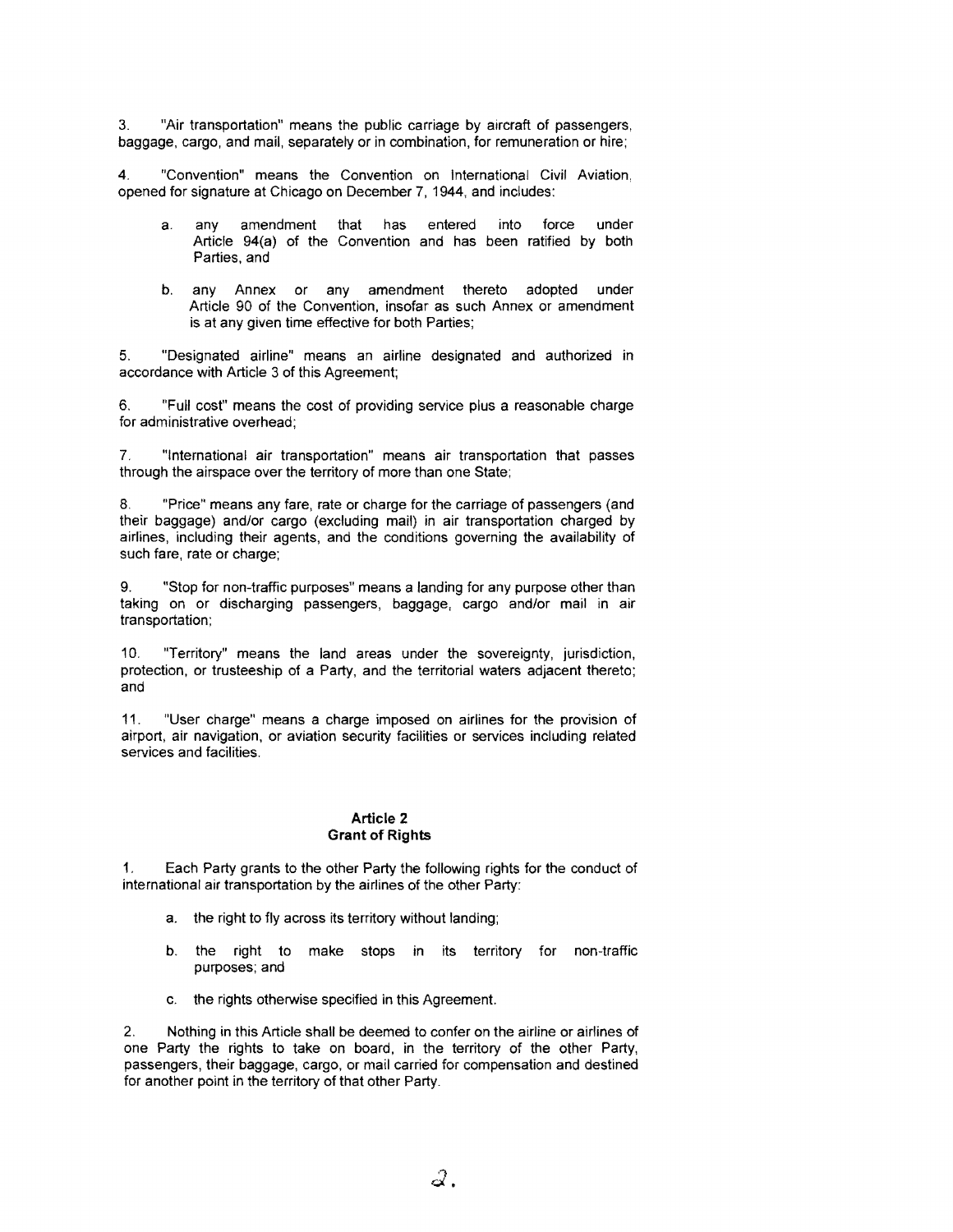#### **Article** 3 **Designation and Authorization**

1. Each Party shall have the right to designate as many airlines as it wishes to conduct international air transportation in accordance with this Agreement and to withdraw or alter such designations. Such designations shall be transmitted to the other Party in writing through diplomatic channels, and shall identify whether the airline is authorized to conduct the type of air transportation specified in Annex I or in Annex II or both.

2. On receipt of such a designation, and of applications from the designated airline, in the form and manner prescribed for operating authorizations and technical permisSions, the other Party shall grant appropriate authorizations and permissions with minimum procedural delay, provided:

- a. substantial ownership and effective control of that airline are vested in the Party designating the airline, nationals of that Party, or both;
- b. the designated airline is qualified to meet the conditions prescribed under the laws and regulations normally applied to the operation of international air transportation by the Party considering the application or applications; and
- c. the Party designating the airline is maintaining and administering the standards set forth in Article 6 (Safety) and Article 7 (Aviation Security).

#### **Article 4 Revocation of Authorization**

1. Either Party may revoke, suspend or limit the operating authorizations or technical permissions of an airline designated by the other Party where:

- a. substantial ownership and effective control of that airline are not vested in the other Party, the Party's nationals, or both;
- b. that airline has failed to comply with the laws and regulations referred to in Article 5 (Application of Laws) of this Agreement; or
- c. the other Party is not maintaining and administering the standards as set forth in Article 6 (Safety).

2. Unless immediate action is essential to prevent further noncompliance with subparagraphs 1b or 1c of this Article, the rights established by this Article shall be exercised only after consultation with the other Party.

3. This Article does not limit the rights of either Party to withhold, revoke, limit or impose conditions on the operating authorization or technical permission of an airline or airlines of the other Party in accordance with the provisions of Article 7 (Aviation Security).

#### **Article 5 Application of Laws**

1. While entering, within, or leaving the territory of one Party, its laws and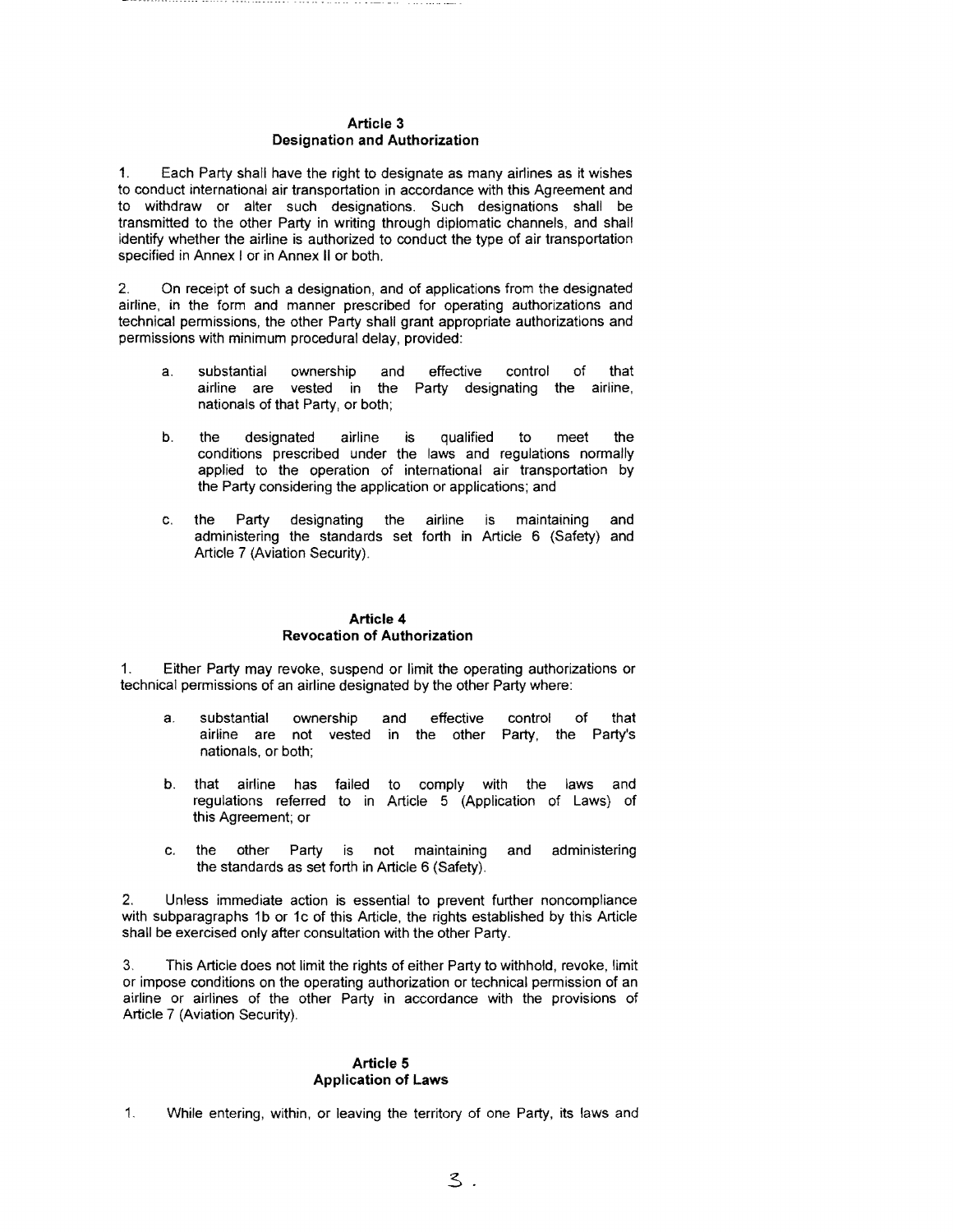regulations relating to the operation and navigation of aircraft shall be complied with by the other Party's airlines,

2, While entering, within, or leaving the territory of one Party, its laws and regulations relating to the admission to or departure from its territory of passengers, crew or cargo on aircraft (including regulations relating to entry, clearance, aviation security, immigration, passports, customs and quarantine or, in the case of mail, postal regulations) shall be complied with by, or on behalf of, such passengers, crew or cargo of the other Party's airlines,

#### **Article 6 Safety**

1, Each Party shall recognize as valid, for the purpose of operating the air transportation provided for in this Agreement, certificates of airworthiness, certificates of competency, and licenses issued or validated by the other Party and still in force, provided that the requirements for such certificates or licenses at least equal the minimum standards that may be established pursuant to the Convention. Each Party may, however, refuse to recognize as valid for the purpose of flight, above its own territory, certificates of competency and licenses granted to or validated for its own nationals by the other Party.

2, Either Party may request consultations concerning the safety standards maintained by the other Party relating to aeronautical facilities, aircrews, aircraft, and operation of the designated airlines. If, following such consultations, one Party finds that the other Party does not effectively maintain and administer safety standards and requirements in these areas that at least equal the minimum standards that may be established pursuant to the Convention, the other Party shall be notified of such findings and the steps considered necessary to conform with these minimum standards, and the other Party shall take appropriate corrective action. Each Party reserves the right to withhold, revoke, or limit the operating authorization or technical permission of an airline or airlines designated by the other Party in the event the other Party does not take such appropriate corrective action within a reasonable time.

#### **Article 7 Aviation Security**

1. In accordance with their rights and obligations under international law, the Parties reaffirm that their obligation to each other to protect the security of civil aviation against acts of unlawful interference forms an integral part of this Agreement. Without limiting the generality of their rights and obligations under international law, the Parties shall in particular act in conformity with the provisions of the Convention on Offenses and Certain Other Acts Committed on Board Aircraft, done at Tokyo September 14, 1963, the Convention for the Suppression of Unlawful Seizure of Aircraft, done at The Hague December 16, 1970, the Convention for the Suppression of Unlawful Acts against the Safety of Civil Aviation, done at Montreal September 23, 1971, and the Protocol for the Suppression of Unlawful Acts of Violence at Airports Serving International Civil AViation, done at Montreal February 24, 1988,

2. The Parties shall provide upon request all necessary assistance to each other to prevent acts of unlawful seizure of civil aircraft and other unlawful acts against the safety of such aircraft, of their passengers and crew, and of airports and air navigation facilities, and to address any other threat to the security of civil air navigation.

3, The Parties shall, in their mutual relations, act in conformity with the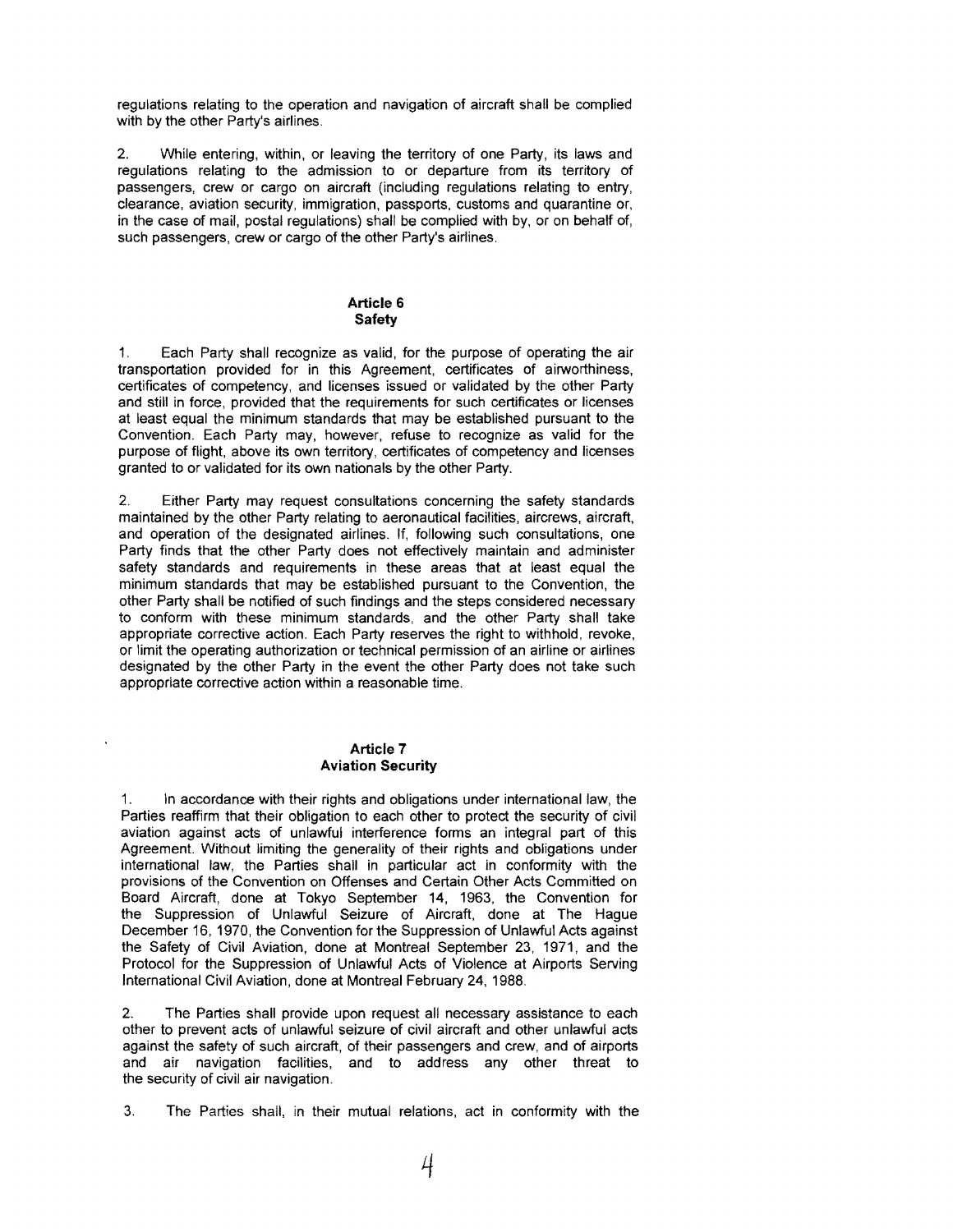aviation security standards and appropriate recommended practices established by the International Civil Aviation Organization and designated as Annexes to the Convention; they shall require that operators of aircraft of .their registry, operators of aircraft who have their principal place of business or permanent residence in their territory, and the operators of airports in their territory act in conformity with such aviation security provisions.

4. Each Party agrees to observe the security provisions required by the other Party for entry into, for departure from, and while within the territory of that other Party and to take adequate measures to protect aircraft and to inspect passengers, crew, and their baggage and carry-on items, as well as cargo and aircraft stores, prior to and during boarding or loading. Each Party shall also give positive consideration to any request from the other Party for special security measures to meet a particular threat.

5. When an incident or threat of an incident of unlawful seizure of aircraft or other unlawful acts against the safety of passengers, crew, aircraft, airports or air navigation facilities occurs, the Parties shall assist each other by facilitating communications and other appropriate measures intended to terminate rapidly and safely such incident or threat.

6. When a Party has reasonable grounds to believe that the other Party has departed from the aviation security provisions of this Article, the aeronautical authorities of that Party may request immediate consultations with the aeronautical authorities of the other Party, Failure to reach a satisfactory agreement within 15 days from the date of such request shall constitute grounds to withhold, revoke, limit, or impose conditions on the operating authorization and technical permissions of an airline or airlines of that Party. When required by an emergency, a Party may take interim action prior to the expiry of 15 days.

## **Article 8 Commercial Opportunities**

1, The airlines of each Party shall have the right to establish offices in the territory of the other Party for the promotion and sale of air transportation.

2. The designated airlines of each Party shall be entitled, in accordance with the laws and regulations of the other Party relating to entry, residence, and employment, to bring in and maintain in the territory of the other Party managerial, sales, technical, operational, and other specialist staff required for the provision of air transportation.

3. Each deSignated airline shall have the right to perform its own groundhandling in the territory of the other Party ("self-handling") or, at its option, select among competing agents for such services in whole or in part, The rights shall be subject only to physical constraints resulting from considerations of airport safety. Where such considerations preclude self-handling, ground services shall be available on an equal basis to all airlines; charges shall be based on the costs of services provided; and such services shall be comparable to the kind and quality of services as if self-handling were possible.

4. Any airline of each Party may engage in the sale of air transportation in the territory of the other Party directly and, at the airline's discretion, through its agents, except as may be specifically provided by the charter regulations of the country in which the charter originates that relate to the protection of passenger funds, and passenger cancellation and refund rights. Each airline shall have the right to sell such transportation, and any person shall be free to purchase such transportation, in the currency of that territory or in freely convertible currencies.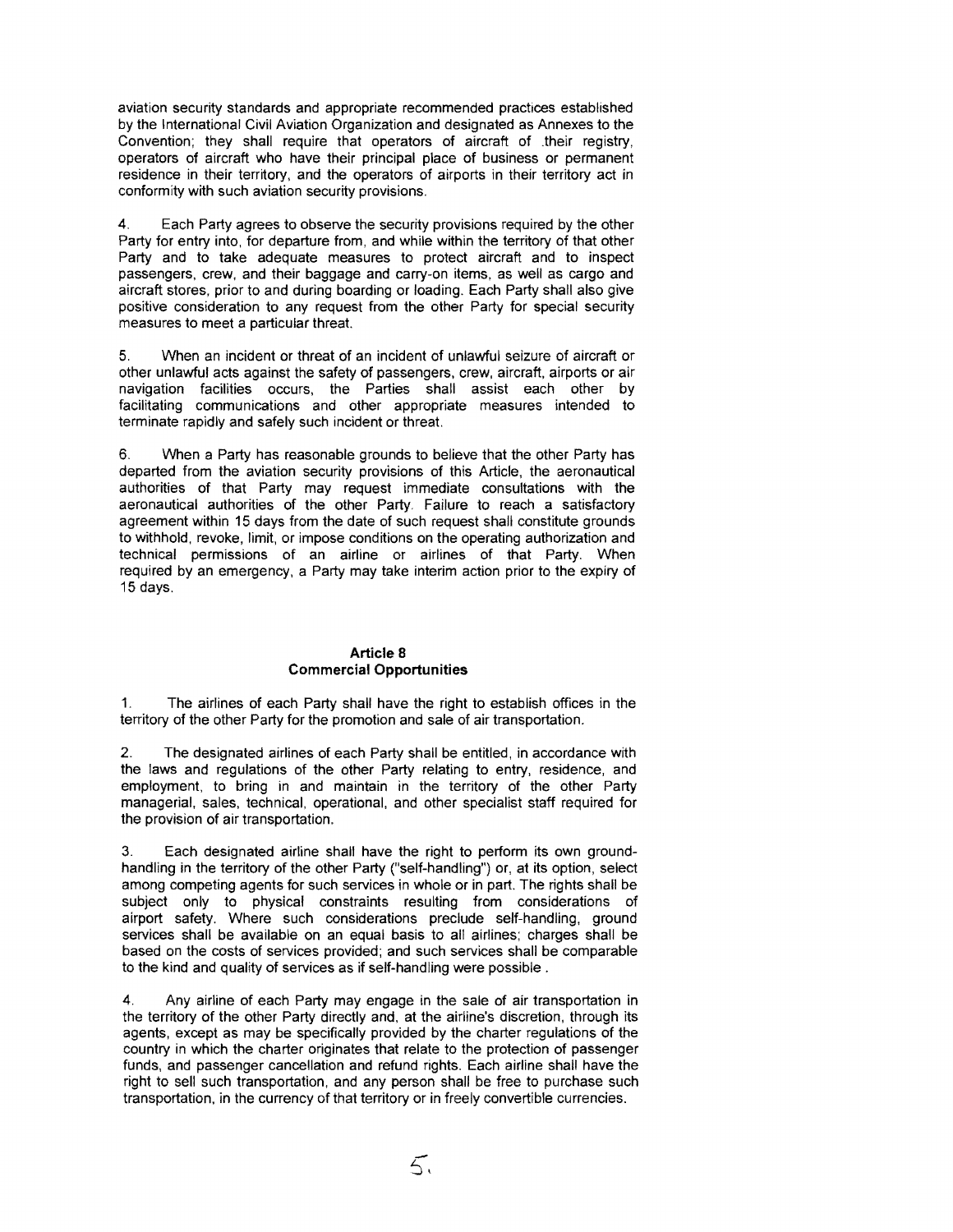5. Each airline shall have the right to convert and remit to its country, on demand, local revenues in excess of sums locally disbursed. Conversion and remittance shall be permitted promptly without restrictions or taxation in respect thereof at the rate of exchange applicable to current transactions and remittance on the date the carrier makes the initial application for remittance,

6. The airlines of each Party shall be permitted to pay for local expenses, including purchases of fuel, in the territory of the other Party in local currency. At their discretion, the airlines of each Party may pay for such expenses in the territory of the other Party in freely convertible currencies according to local currency regulation.

7. In operating or holding out the authorized services on the agreed routes, any designated airline of one Party may enter into cooperative marketing arrangements such as blocked-space, code-sharing or leasing arrangements, with

- a) an airline or airlines of either Party; and
- b) an airline or airlines of a third country;

provided that all airlines in such arrangements (i) hold the appropriate authority and (ii) meet the requirements normally applied to such arrangements,

8. Notwithstanding any other provision of this Agreement, airlines and indirect providers of cargo transportation of both Parties shall be permitted, without restriction, to employ in connection with international air transportation any surface transportation for cargo to or from any points in the territories of the Parties or in third countries, including transport to and from all airports with customs facilities, and including, where applicable, the right to transport cargo in bond under applicable laws and regulations. Such cargo, whether moving by surface or by air, shall have access to airport customs processing and facilities. Airlines may elect to perform their own surface transportation or to provide it through arrangements with other surface carriers, including surface transportation operated by other airlines and indirect providers of cargo air transportation. Such intermodal cargo services may be offered at a single, through price for the air and surface transportation combined, provided that shippers are not misled as to the facts concerning such transportation.

## **Article 9 Customs Duties and Charges**

1. On arriving in the territory of one Party, aircraft operated in international air transportation by the designated airlines of the other Party, their regular equipment, ground equipment, fuel, lubricants, consumable technical supplies, spare parts (including engines), aircraft stores (including but not limited to such items of food, beverages and liquor, tobacco and other products destined for sale to or use by passengers in limited quantities during flight), and other items intended for or used solely in connection with the operation or servicing of aircraft engaged in international air transportation shall be exempt, on the basis of reciprocity, from all import restrictions, property taxes and capital levies, customs duties, excise taxes, and similar fees and charges that are (a) imposed by the national authorities, and (b) not based on the cost of services provided, provided that such equipment and supplies remain on board the aircraft,

2, There shall also be exempt, on the basis of reciprocity, from the taxes, levies, duties, fees and charges referred to in paragraph 1 of this Article, with the exception of charges based on the cost of the service provided: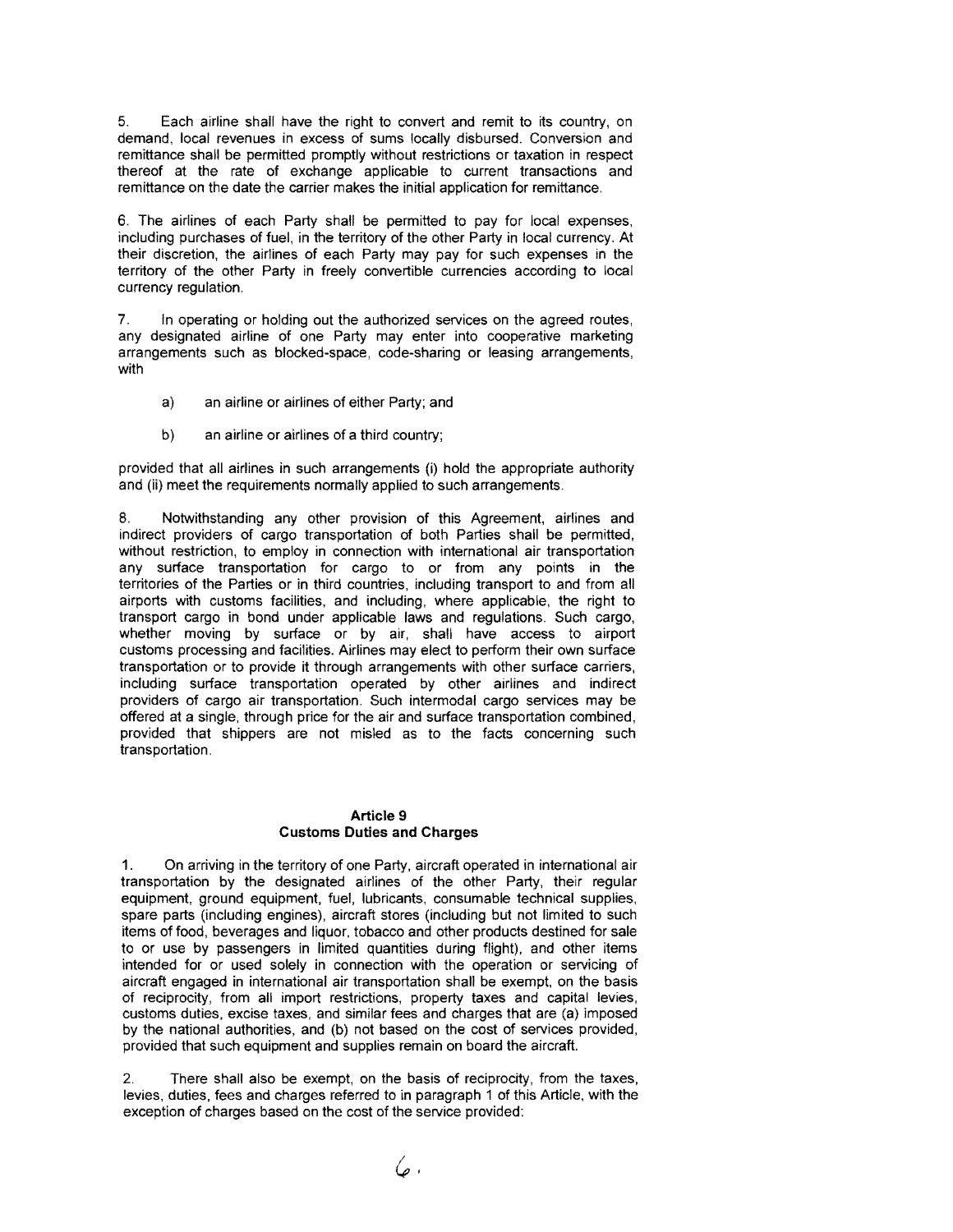- a. aircraft stores introduced into or supplied in the territory of a Party and taken on board, within reasonable limits, for use on outbound aircraft of an airline of the other Party engaged in international air transportation, even when these stores are to be used on a part of the journey performed over the territory of the Party in which they are taken on board;
- b. ground equipment and spare parts (including engines) introduced into the territory of a Party for the servicing, maintenance, or repair of aircraft of an airline of the other Party used in international air transportation;
- c. fuel, lubricants and consumable technical supplies introduced into or supplied in the territory of a Party for use in an aircraft of an airline of the other Party engaged in international air transportation, even when these supplies are to be used on a part of the journey performed over the territory of the Party in which they are taken on board; and
- d. promotional and advertising materials introduced into or supplied in the territory of one Party and taken on board, within reasonable limits, for use on outbound aircraft of an airline of the other Party engaged in international air transportation, even when these stores are to be used on a part of the journey performed over the territory of the Party in which they are taken on board.

3. Equipment and supplies referred to in paragraphs 1 and 2 of this Article may be required to be kept under the supervision or control of the appropriate authorities.

4. The exemptions provided by this Article shall also be available where the designated airlines of one Party have contracted with another airline, which similarly enjoys such exemptions from the other Party, for the loan or transfer in the territory of the other Party of the items specified in paragraphs 1 and 2 of this Article.

5. At the request of a Party, the other Party shall urge its state, regional and local authorities to grant the designated airlines of the requesting Party, on a reciprocal basis, an exemption from taxes, charges and fees imposed by those authorities on the items specified in paragraphs 1 and 2 of this Article, as well as from fuel through-put charges, in the circumstances described in this Article, except to the extent that the charges are based on the actual cost of providing the service.

## Article **10 User Charges**

1. User charges that may be imposed by the competent charging authorities or bodies of each Party on the airlines of the other Party shall be just, reasonable, not unjustly discriminatory, and equitably apportioned among categories of users. In any event, any such user charges shall be assessed on the airlines of the other Party on terms not less favorable than the most favorable terms available to any other airline at the time the charges are assessed.

2. User charges imposed on the airlines of the other Party may reflect, but shall not exceed, the full cost to the competent charging authorities or bodies of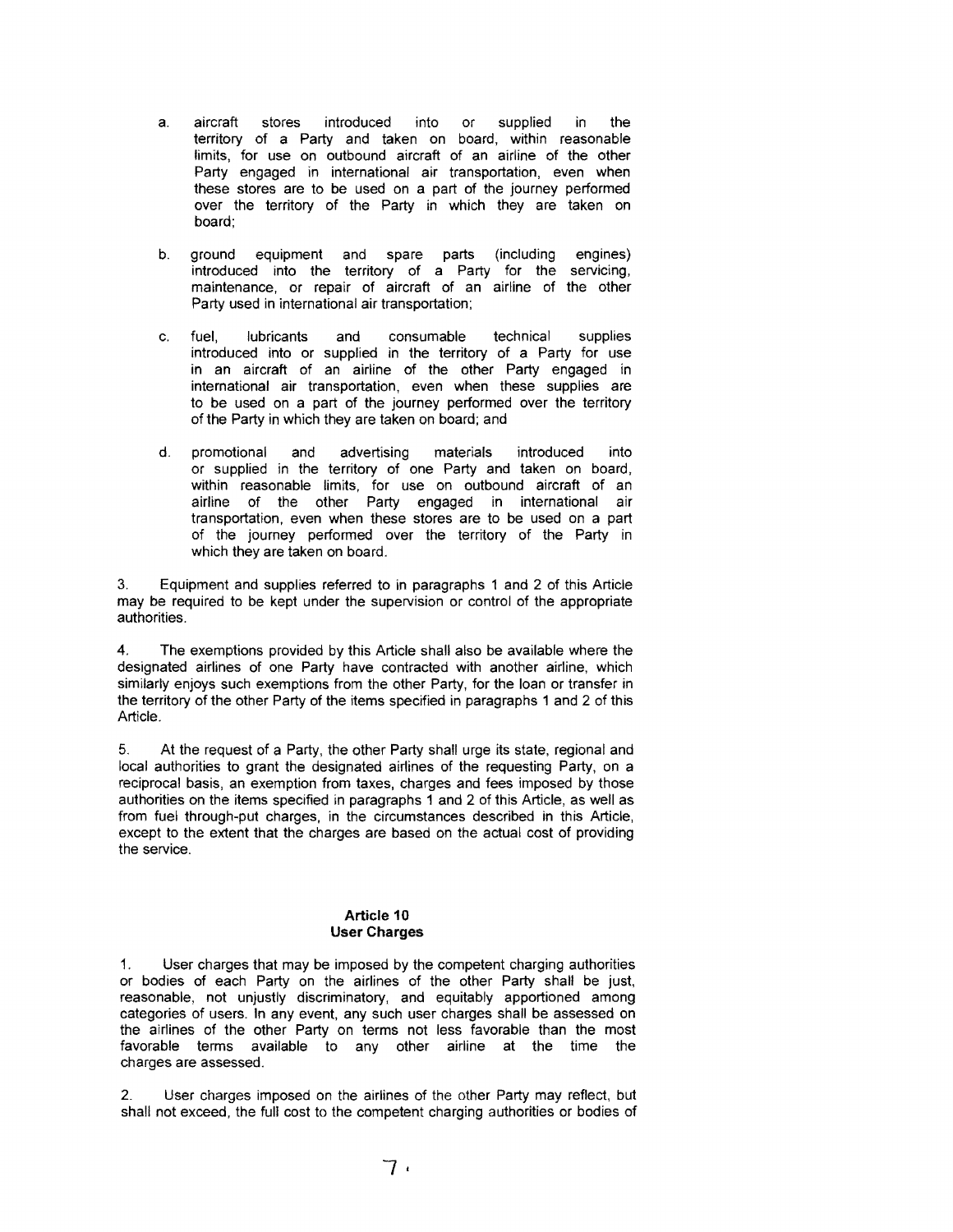providing the appropriate airport, airport environmental, air navigation, and aviation security facilities and services at the airport or within the airport system. Such charges may, in addition, include a reasonable return on assets, after depreciation. Facilities and services for which charges are made shall be provided on an efficient and economic basis.

3. Each Party shall encourage consultations between the competent charging authorities or bodies in its territory and the airlines using the services and facilities, and shall encourage the competent charging authorities or bodies and the airlines to exchange such information as may be necessary to permit an accurate review of the reasonableness of the charges in accordance with the principles of paragraphs 1 and 2 of this Article. Each Party shall encourage the competent charging authorities to provide users with reasonable notice of any proposal for changes in user charges to enable users to express their views before changes are made.

4. Neither Party shall be held, in dispute resolution procedures pursuant to Article 14, to be in breach of a provision of this Article, unless (a) it fails to undertake a review of the charge or practice that is the subject of complaint by the other Party within a reasonable amount of time; or (b) following such a review it fails to take all steps within its power to remedy any charge or practice that is inconsistent with this Article.

### **Article 11 Fair Competition**

1. Each Party shall allow a fair and equal opportunity for the designated airlines of both Parties to compete in providing the international air transportation governed by this Agreement.

2. Each Party shall allow each designated airline to determine the frequency and capacity of the international air transportation it offers based upon commercial considerations in the marketplace. Consistent with this right, neither Party shall unilaterally limit the volume of traffic, frequency or regularity of service, or the aircraft type or types operated by the designated airlines of the other Party, except as may be required for customs, technical, operational or environmental reasons under uniform conditions consistent with Article 15 of the Convention.

3. Neither Party shall impose on the other Party's designated airlines a firstrefusal requirement, uplift ratio, no-objection fee, or any other requirement with respect to capacity, frequency or traffic that would be inconsistent with the purposes of this Agreement.

4. Neither Party shall require the filing of schedules, programs for charter flights, or operational plans by airlines of the other Party for approval, except as may be required on a non-discriminatory basis to enforce the uniform conditions foreseen by paragraph 2 of this Article or as may be specifically authorized in an Annex to this Agreement. If a Party requires filings for information purposes, it shall minimize the administrative burdens of filing requirements and procedures on air transportation intermediaries and on designated airlines of the other Party.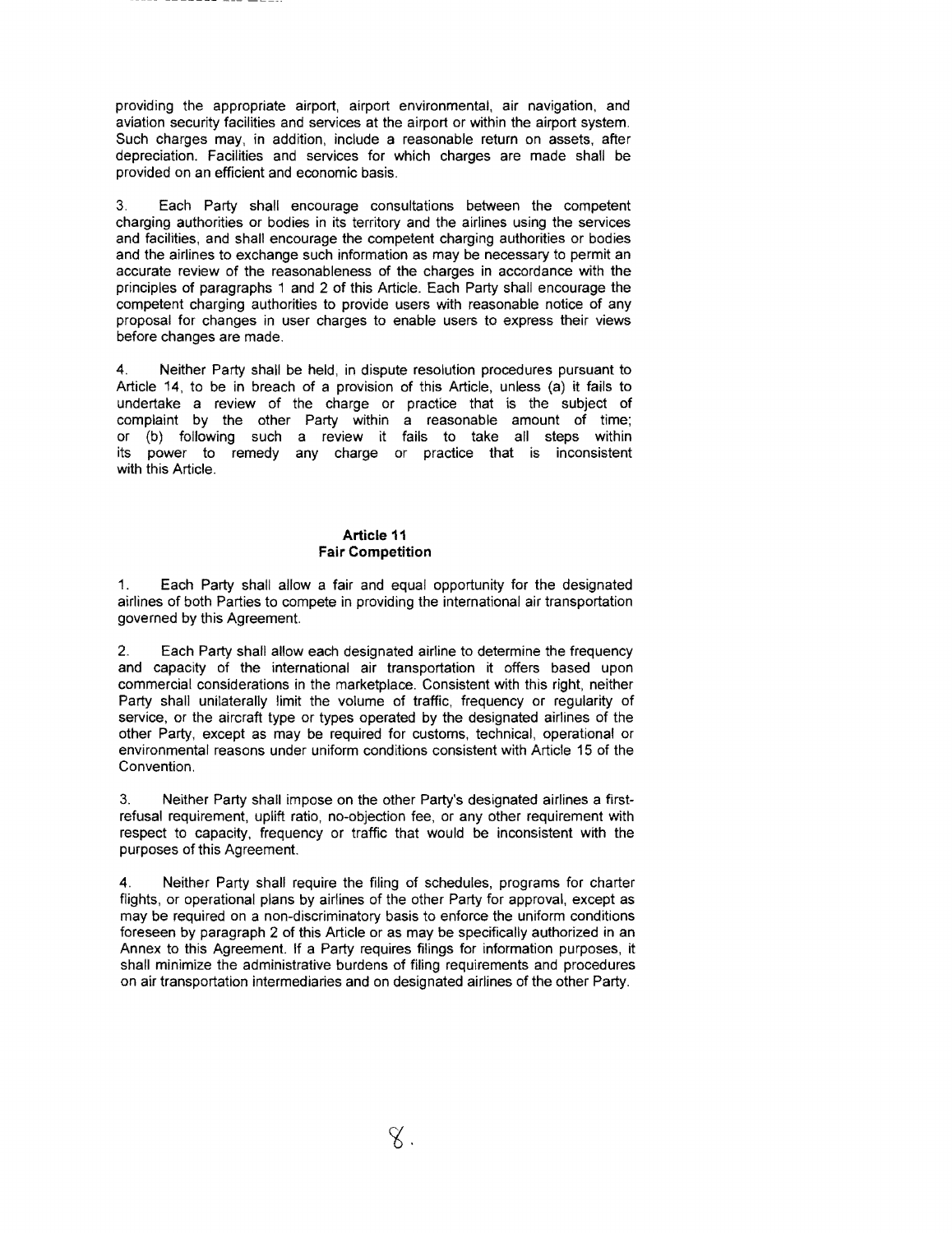### **Article 12 Pricing**

1. Each Party shalt allow prices for air transportation to be established by each marke tplace. Intervention by the Parties shall be limited to: designated airline based upon commercial considerations in the

- a. prevention of unreasonably discriminatory prices or practices;
- b. protection of consumers from prices that are unreasonably high or restrictive due to the abuse of a dominant position; and
- c. protection of airlines from prices that are artificially low due to direct or indirect governmental subsidy or support.

2. Each Party may require notification to or filing with its aeronautical authorities of prices to be charged to or from its territory by airlines of the other Party. Notification or filing by the airlines of both Parties may be required no more than 15 days before the proposed date of effectiveness. In individual cases, notification or filing may be permitted on shorter notice than normally required. Neither Party shall require the notification or filing by airlines of the other Party of prices charged by charterers to the public, except as may be required on a nondiscriminatory basis for information purposes.

3. Neither Party shall take unilateral action to prevent the inauguration or continuation of a price proposed to be charged or charged by (i) an airline of either Party for international air transportation between the territories of the Parties, or (ii) an airline of one Party for international air transportation between the territory of the other Party and any other country, including in both cases transportation on an interline or intraline basis. If either Party believes that any such price is inconsistent with the considerations set forth in paragraph 1 of this Article, it shall request consultations and notify the other Party of the reasons for its dissatisfaction as soon as possible. These consultations shall be held not later than 30 days after receipt of the request, and the Parties shall cooperate in securing information necessary for reasoned resolution of the issue. If the Parties reach agreement with respect to a price for which a notice of dissatisfaction has been given, each Party shall use its best efforts to put that agreement into effect. Without such mutual agreement, the price shall go into effect or continue in effect.

### **Article 13 Consultations**

Either Party may, at any time, request consultations relating to this Agreement. Such consultations shall begin at the earliest possible date, but not later than 30 days from the date the other Party receives the request unless otherwise agreed.

### **Article 14 Settlement of Disputes**

1. Any dispute arising under this Agreement, except those that may arise under paragraph 3 of Article 12 (Pricing), that is not resolved by a first round of formal consultations may be referred by agreement of the Parties for decision to some person or body. If the Parties do not so agree, the dispute shall, at the request of either Party, be submitted to arbitration in accordance with the procedures set forth below.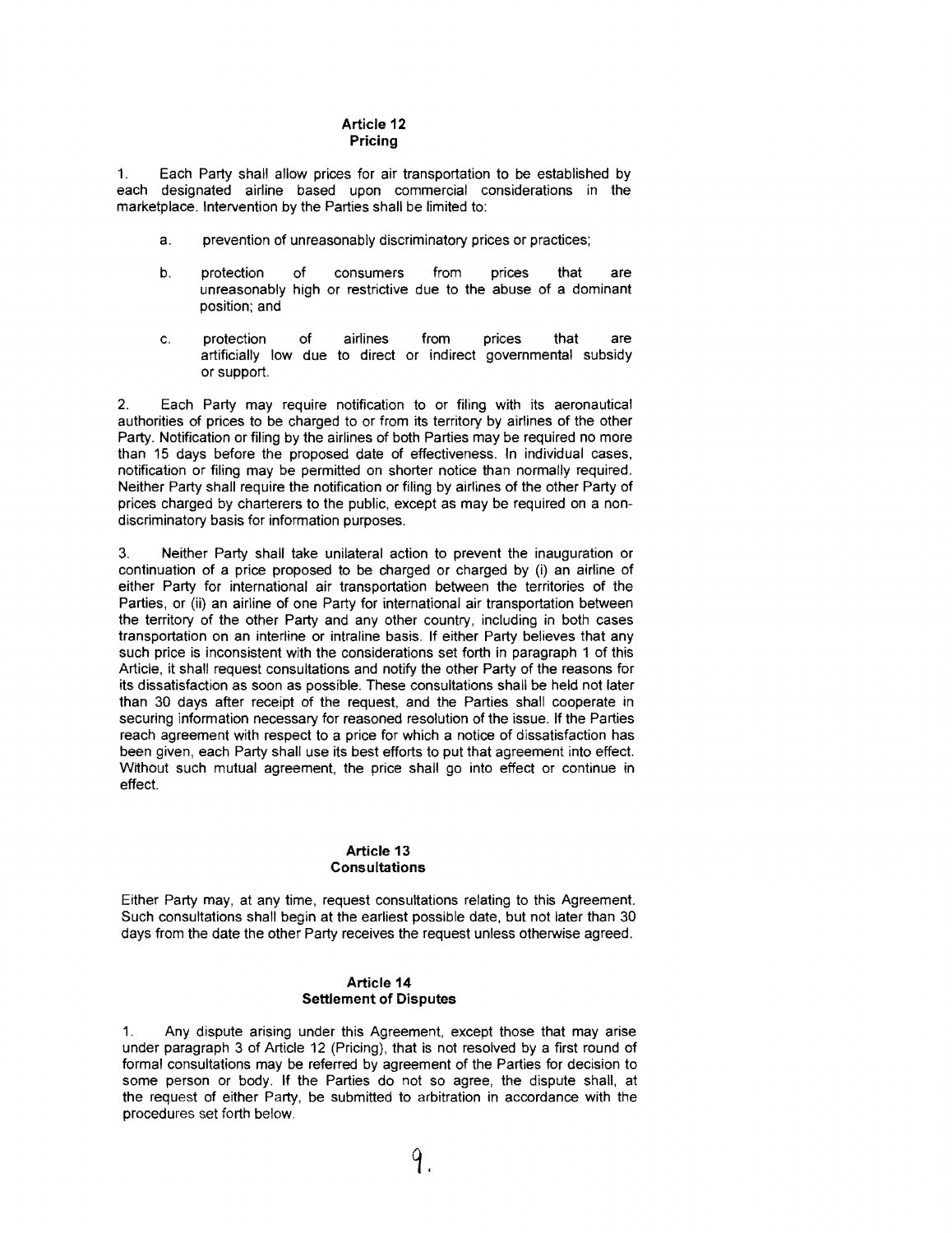2. Arbitration shall be by a tribunal of three arbitrators to be constituted as follows:

- a. Within 30 days after the receipt of a request for arbitration, each Party shall name one arbitrator. Within 60 days after these two arbitrators have been named, they shall by agreement appoint a third arbitrator, who shall act as President of the arbitral tribunal;
- b. If either Party fails to name an arbitrator, or if the third arbitrator is not appointed in accordance with accordance subparagraph a of this paragraph, either Party may request the President of the Council of the International Civil Aviation Organization to appoint the necessary arbitrator or arbitrators within 30 days. If the President of the Council is of the same nationality as one of the Parties, the most senior Vice President who is not disqualified on that ground shall make the appointment.

3. Except as otherwise agreed, the arbitral tribunal shall determine the limits of its jurisdiction in accordance with this Agreement and shall establish its own procedural rules. The tribunal, once formed, may recommend interim relief measures pending its final determination. At the direction of the tribunal or at the request of either of the Parties, a conference to determine the precise issues to be arbitrated and the specific procedures to be followed shall be held not later than 15 days after the tribunal is fully constituted.

4. Except as otherwise agreed or as directed by the tribunal, each Party shall submit a memorandum within 45 days of the time the tribunal is fully constituted. Replies shall be due 60 days later. The tribunal shall hold a hearing at the request of either Party or on its own initiative within 15 days after replies are due.

5. The tribunal shall attempt to render a written decision within 30 days after completion of the hearing or, if no hearing is held, after the date both replies are submitted. The decision of the majority of the tribunal shall prevail.

6. The Parties may submit requests for clarification of the decision within 15 days after it is rendered and any clarification given shall be issued within 15 days of such request.

7. Each Party shall, to the degree consistent with its national law, give full effect to any decision or award of the arbitral tribunal.

8. The expenses of the arbitral tribunal, including the fees and expenses of the arbitrators, shall be shared equally by the Parties. Any expenses incurred by the President of the Council of the International Civil Aviation Organization in connection with the procedures of paragraph 2b of this Article shall be considered to be part of the expenses of the arbitral tribunal.

#### **Article 15 Amendments**

This Agreement may be amended by the written agreement of the Parties.

If, after entry into force of this Agreement, both Parties become party to a multilateral agreement that addresses matters covered by this Agreement, they shall consult to determine whether, and to what extent, this Agreement should be amended.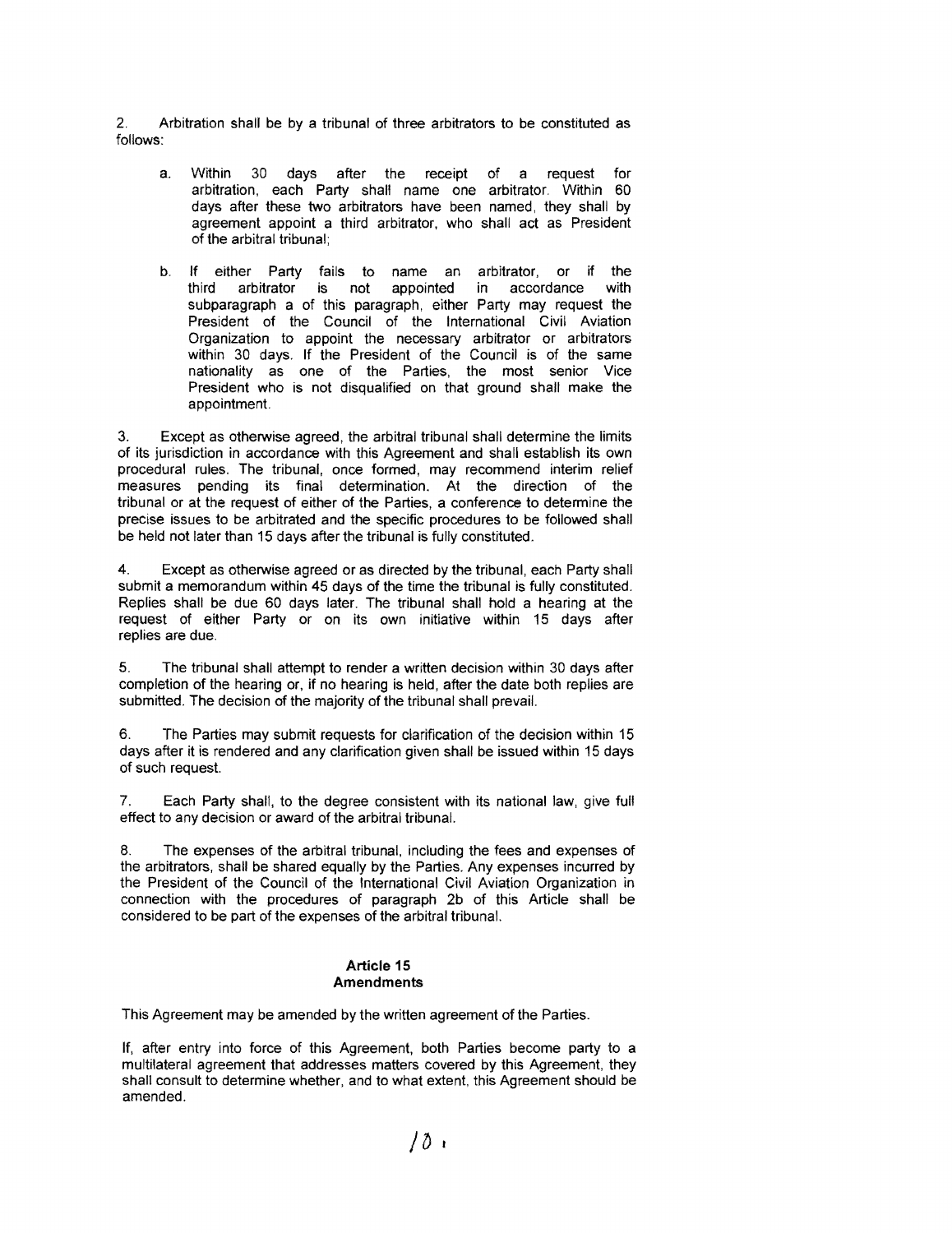## Article 16 Termination

Either Party may, at any time, give notice in writing to the other Party of its decision to terminate this Agreement. Such notice shall be sent simultaneously to the International Civil Aviation Organization. This Agreement shall terminate at midnight (at the place of receipt of the notice to the other Party) immediately before the first anniversary of the date of receipt of the notice by the other Party, unless the notice is withdrawn by agreement of the Parties before the end of this period.

### Article 17 Registration with ICAO

This Agreement and all amendments thereto shall be registered with the International Civil Aviation Organization.

### Article 18 Entry into Force

This Agreement and its Annexes shall enter into force on the date of signature.

Upon entry into force, this Agreement shall supercede the Air Transport Agreement between the Government of the United States of America and the Government of Jamaica, signed at Kingston October 2, 1969, the Protocol between the Government of the United States of America and the Government of Jamaica Relating to Air Transport, signed at Kingston April 4, 1979, and the Agreement effected by an exchange of notes at Kingston June 6 and December 13,1994,

IN WITNESS WHEREOF the undersigned, being duly authorized by their respective Governments, have signed this Agreement.

DONE at Kingston this 30<sup>th</sup> day of October, 2008, in duplicate, in the English language.

FOR THE GOVERNMENT OF FOR THE GOVERNMENT OF FOR THE GOVERNMENT OF THE UNITED STATES OF AMERICA:

Wenda fa Weauge Jahnder<br>Brenda LaGrange Johnson<br>Ambassador Deputy Prime Minister &

Minister of Foreign Affairs & Foreign Trade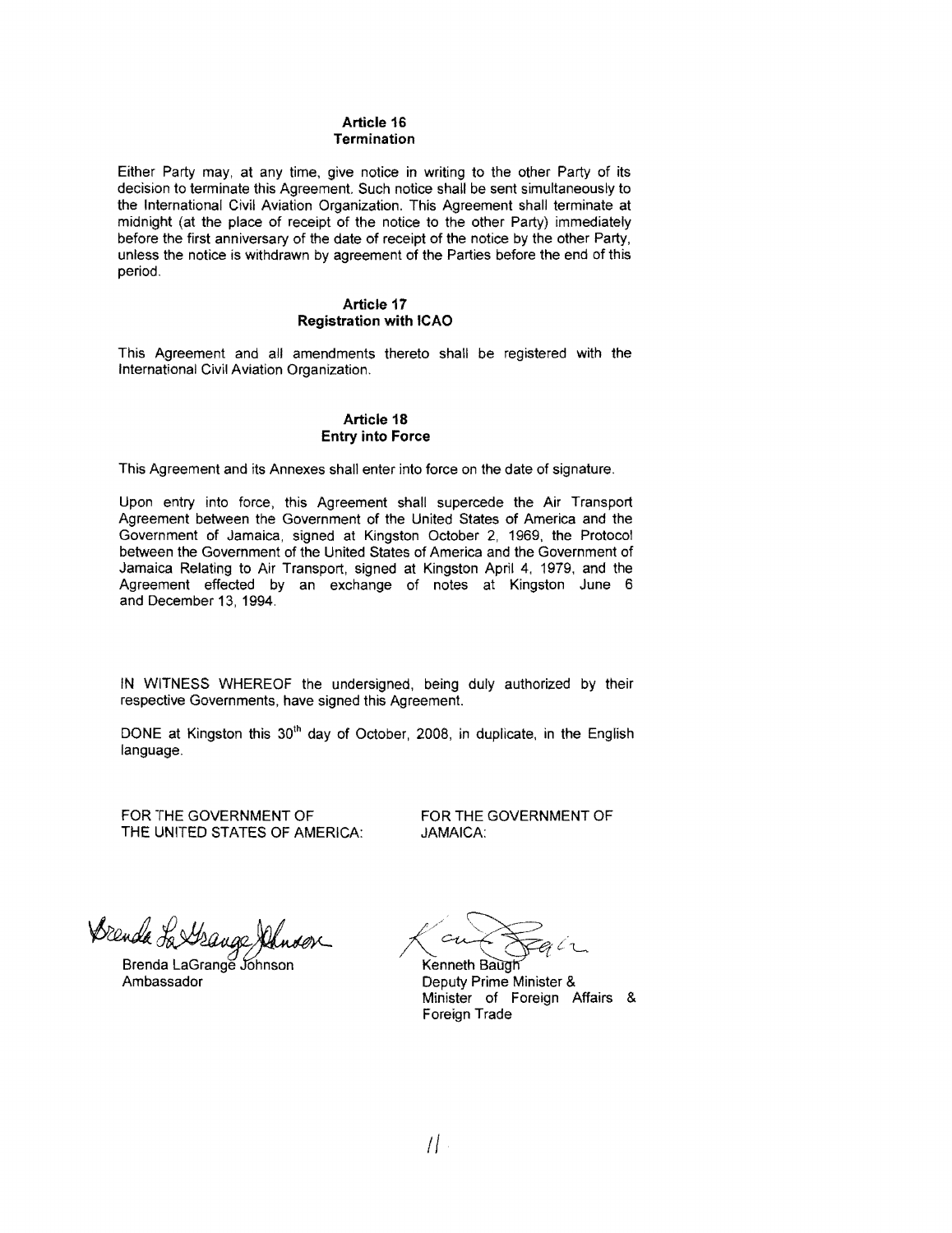#### ANNEX I

#### Scheduled Air Transportation

#### Section 1 Routes

Airlines of each Party designated under this Annex shall, in accordance with the terms of their designation, be entitled to perform scheduled international air transportation between points on the following routes:

A Routes for the airline or airlines designated by the Government of the United States:

From points behind the United States via the United States and intermediate points to a point or points in Jamaica and beyond.

B. Routes for the airline or airlines designated by the Government of Jamaica:

From points behind Jamaica via Jamaica and intermediate points to a point or points in the United States and beyond.

### Section 2 Operational Flexibility

Each designated airline may, on any or all flights and at its option:

1. operate flights in either or both directions;

2. combine different flight numbers within one aircraft operation;

3. serve behind, intermediate, and beyond points and points in the territories of the Parties on the routes in any combination and in any order;

4. omit stops at any point or points;

5. transfer traffic from any of its aircraft to any of its other aircraft at any point on the routes; and

6. serve points behind any point in its territory with or without change of aircraft or flight number and may hold out and advertise such services to the public as through services;

without directional or geographic limitation and without loss of any right to carry traffic otherwise permissible under this Agreement; provided that the service serves a point in the territory of the Party designating the airline.

### Section 3 Change of Gauge

On any segment or segments of the routes above, any designated airline may perform international air transportation without any limitation as to change, at any point on the route. in type or number of aircraft operated; provided that, in the outbound direction, the transportation beyond such point is a continuation of the transportation from the territory of the Party that has designated the airline and. in the inbound direction, the transportation to the territory of the Party that has designated the airline is a continuation of the transportation from beyond such point.